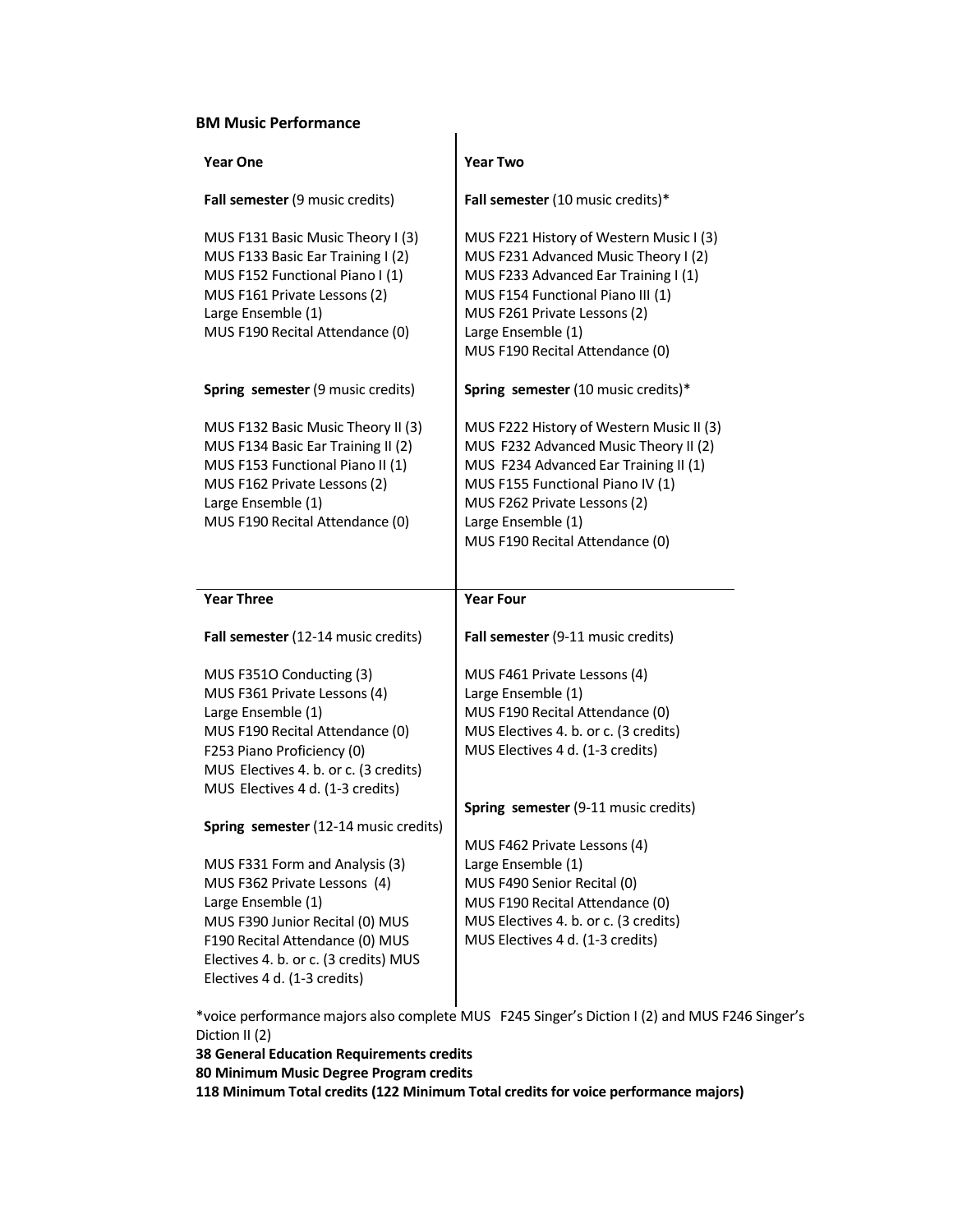| Year One (Freshman)                                                                                                                                                                                                                                                                                | <b>Year Two (Sophomore)</b>                                                                                                                                                                                                                      |
|----------------------------------------------------------------------------------------------------------------------------------------------------------------------------------------------------------------------------------------------------------------------------------------------------|--------------------------------------------------------------------------------------------------------------------------------------------------------------------------------------------------------------------------------------------------|
| Fall semester (7 music credits)                                                                                                                                                                                                                                                                    | Fall semester (9 music credits)                                                                                                                                                                                                                  |
| MUS F103X Music Fundamentals (3)<br>MUS F151 Class Piano (1)<br>MUS F161 Private Lessons (2)***<br>Large Ensemble (1)***<br>MUS F190 Recital Attendance (0)**                                                                                                                                      | MUS F131 Basic Music Theory I (3)<br>MUS F133 Basic Ear Training I (2)<br>MUS F152 Functional Piano I (1)*<br>MUS F261 Private Lessons (2)***<br>Large Ensemble (1)***<br>MUS F190 Recital Attendance (0)**                                      |
| Spring semester (4 music credits)                                                                                                                                                                                                                                                                  | Spring semester (9 music credits)                                                                                                                                                                                                                |
| MUS F151 Class Piano (1)<br>MUS F162 Private Lessons (2)***<br>Large Ensemble (1)***<br>MUS F190 Recital Attendance (0)**                                                                                                                                                                          | MUS F132 Basic Music Theory II (3)<br>MUS F134 Basic Ear Training II (2)<br>MUS F153 Functional Piano II (1)*<br>MUS F262 Private Lessons (2)***<br>Large Ensemble (1)***<br>MUS F190 Recital Attendance (0)**                                   |
| <b>Year Three (Junior)</b>                                                                                                                                                                                                                                                                         | <b>Year Four (Senior)</b>                                                                                                                                                                                                                        |
| Fall semester (10 music credits)                                                                                                                                                                                                                                                                   | Fall semester (12-14 music credits)                                                                                                                                                                                                              |
| MUS F154 Functional Piano III (1)*<br>MUS F221 History of Western Music I (3)<br>MUS F231 Advanced Music Theory I (2)<br>MUS F233 Advanced Ear Training I (1)<br>MUS F361 Private Lessons (2)***<br>Large Ensemble (1)***<br>MUS F190 Recital Attendance (0)**                                     | MUS F351 Conducting (3)<br>MUS F461 Private Lessons (4)***<br>Large Ensemble (1)***<br>MUS F190 Recital Attendance (0)**<br>MUS Electives 4. b. or c. (3 credits)<br>MUS Electives 4 d. (1-3 credits)<br>MUS F253 Piano Proficiency (0)*         |
| Spring semester (10 music credits)*<br>MUS F222 History of Western Music II (3)<br>F232 Advanced Music Theory II (2)<br>MUS F234 Advanced Ear Training II (1)<br>MUS F155 Functional Piano IV (1)<br>MUS F362 Private Lessons (2)***<br>Large Ensemble (1)***<br>MUS F190 Recital Attendance (0)** | Spring semester (12-14 music credits)<br>MUS F331 Form and Analysis (3)<br>MUS F462 Private Lessons (4)***<br>Large Ensemble (1)***<br>MUS F390 Junior Recital (0)<br>MUS F190 Recital Attendance (0)**<br>MUS Electives 4. b. or c. (3 credits) |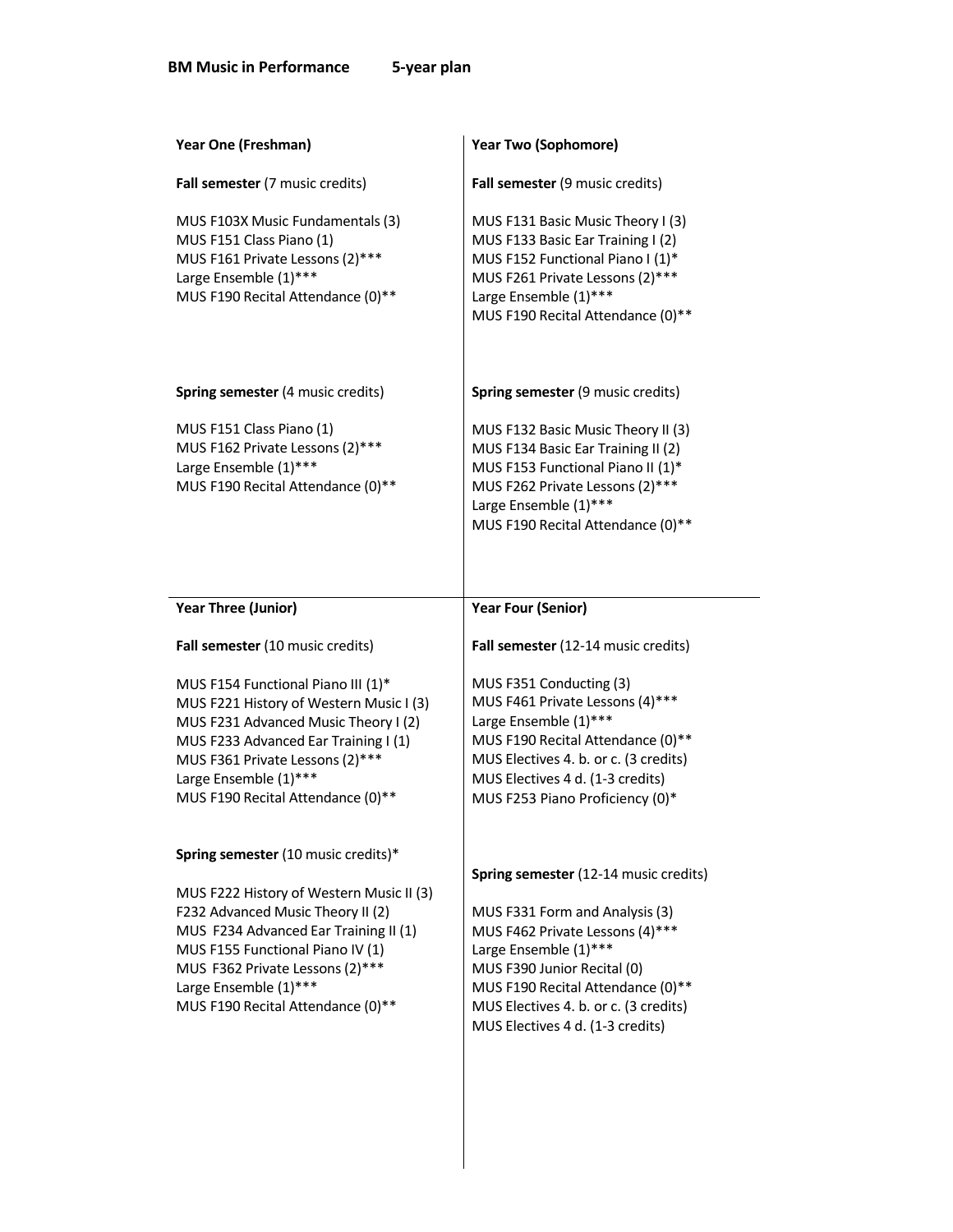**Year Five (5th year)**

**Fall semester** (4-6 music credits)

MUS Electives 4. b. or c. (3 credits) MUS Electives 4 d. (1-3 credits)

**Spring semester** (4-6 music credits)

MUS F490 Senior Recital (0) MUS Electives 4. b. or c. (3 credits) MUS Electives 4 d. (1-3 credits)

**^voice performance majors also complete MUS F245 Singer's Diction I (2) and MUS F246 Singer's Diction II (2)**

**38 General Education Requirements credits**

**77 Minimum Music Degree Program credits (MUS 103X Music Fund. required, MUS 253 Piano Proficiency w/test) 81 Minimum Music Degree Program credits (MUS F152, 153, 154, 155 Functional Piano sequence also required)**

**= 115 Minimum Total credits (129 Minimum Total credits for voice performance majors), Piano Proficiency w/test. = 119 Minimum Total credits (133 Minimum Total credits for voice performance majors), Functional Piano series.**

**Students must earn a C grade or better in each course.**

**\*FOUR semesters of Functional Piano (MUS F152, 153, 154, 155) are required if Piano Proficiency (MUS 253) is not tested out of by an exam.**

**\*\*EIGHT semesters of Recital Attendance (MUS F190) are required, beginning Fall 2018.**

**\*\*\* Students enrolled in Private Lessons (MUS F161-462) are also required to enroll in a Large Ensemble (MUS F101, F117, F203, F205, or F211) for 8 semesters.**